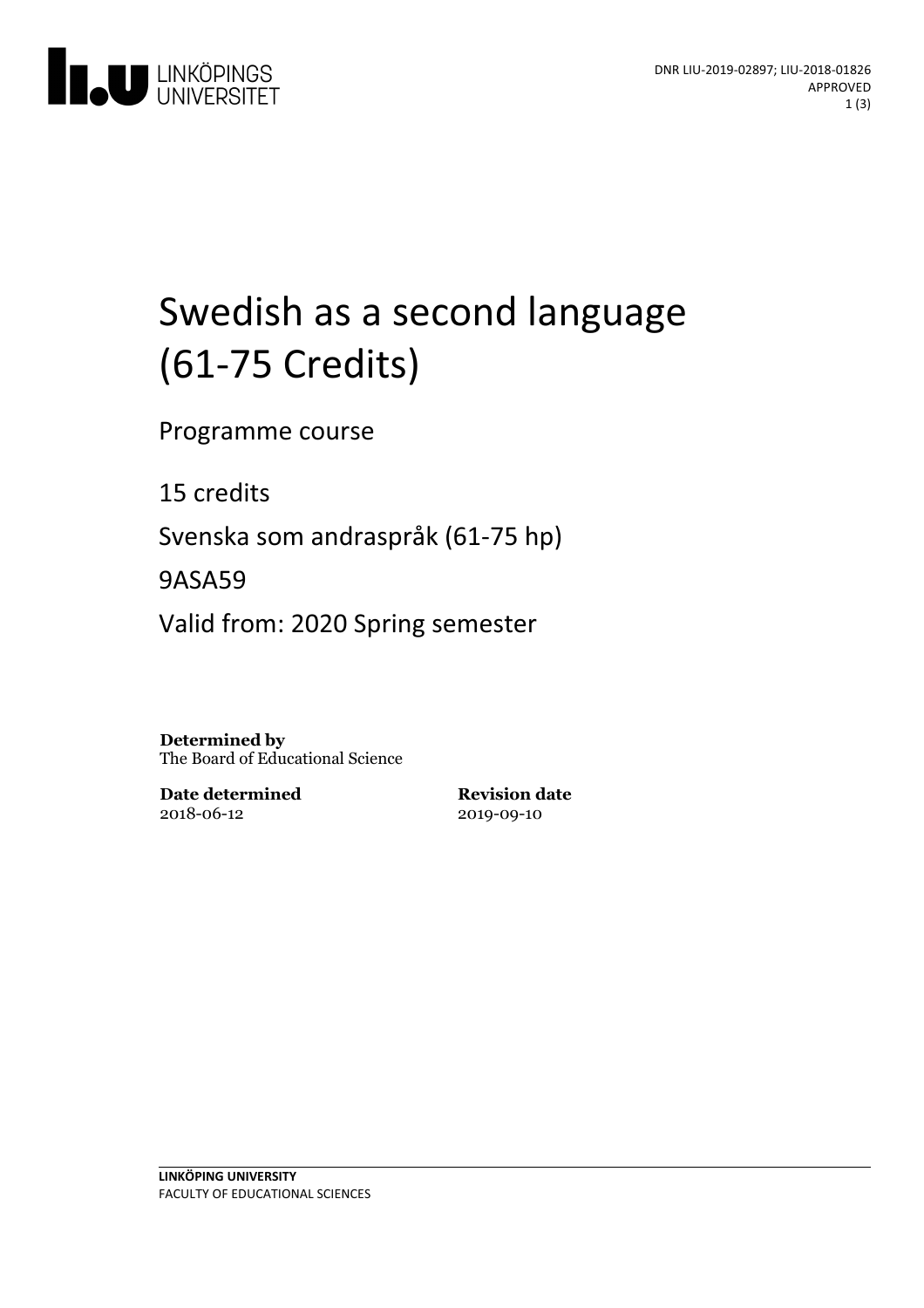Main field of study

Swedish Language

Course level

Second cycle

## Advancement level

A1X

## Course offered for

Secondary School Teacher Programme with a specialization in Teaching in Grades 7-9 of the Compulsory School

#### Examination

Applies to all courses regardless of grading scale.

Students failing an exam covering either the entire course or part of the course two times are entitled to have a new examiner appointed for the reexamination.

If the course has a three-graded grading scale (U - VG), following applies:

Students who have passed an examination may not retake it in order to improve their grades.

The following applies to courses that include a compulsory component:

If special circumstances prevail, and if it is possible with consideration of the nature of the compulsory component, the examiner may decide to replace the compulsory component with another equivalent component.

If the LiU coordinator for students with disabilities has granted a student the right to an adapted examination for <sup>a</sup> written examination in an examination hall, the student has the right to it. If the coordinator has instead recommended for the student an adapted examination or alternative form of examination, the examiner may grant this if the examiner assesses that it is possible, based on consideration of the course objectives.

#### Grades

Three-grade scale, U, G, VG